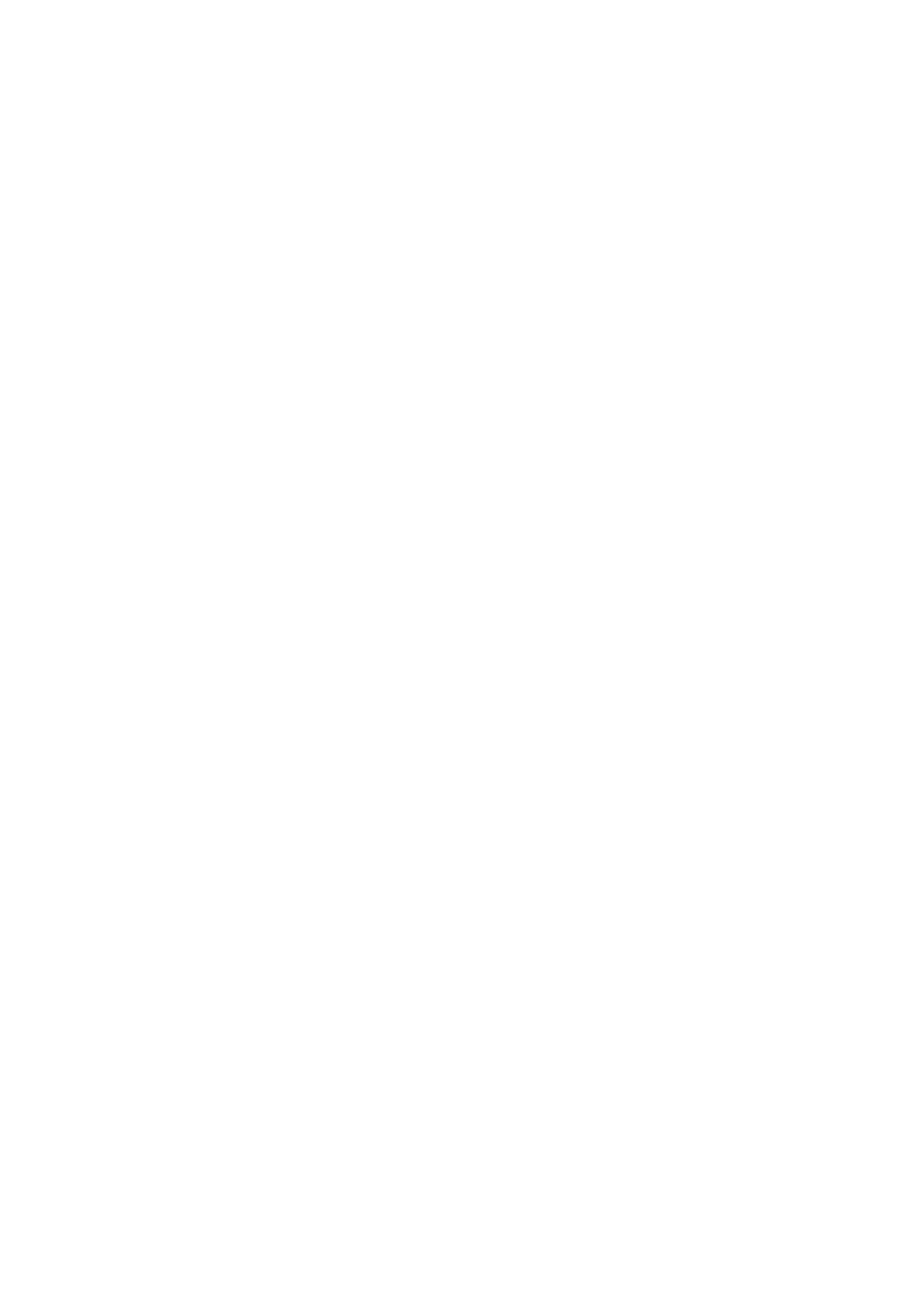# **Contents**

If you require this document in an alternative format, such as large print, please email [is.skills@ed.ac.uk.](mailto:is.skills@ed.ac.uk)

Copyright © IS 2014

Permission is granted to any individual or institution to use, copy or redistribute this document whole or in part, so long as it is not sold for profit and provided that the above copyright notice and this permission notice appear in all copies.

Where any part of this document is included in another document, due acknowledgement is required.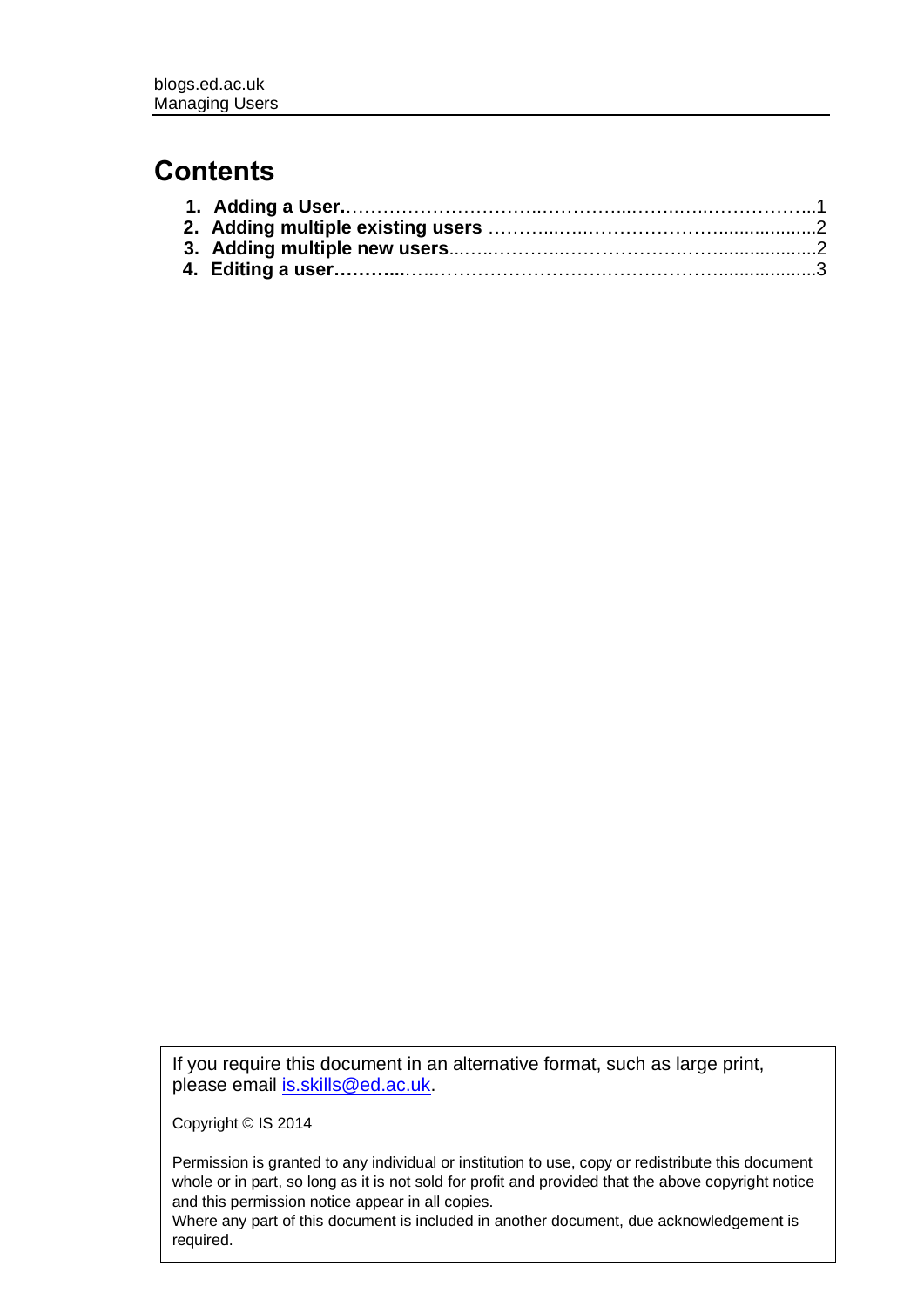# **1. Adding a user**

1) Log into your blog via **EASE** from [https://blogs.ed.ac.uk.](https://blogs.ed.ac.uk/)

2) Click on **Users** in your sidebar.

3) To add a new user, click on **Add New** at top of page.

4) You now have the choice to either add an existing user or a new one. **Please note:** be careful to use EASE usernames and University email addresses only people with University usernames/passwords can access this service.

Adding an existing user: this option can be found on the top section of the page. You will need the person's EASE email. An existing user is one that already has a blog of their own or has already been added as an active member of a blog. Their account has already been created, therefore you will not have to add their details for them. Adding a new user: fill in the bottom part of the page to add a new user. You will need to give them a username and enter their email.

| 1 4 My Sites 含 TestLP 厚 0 + New                                        |                                                                                                                                                               |                              | Hi, vletst6               |
|------------------------------------------------------------------------|---------------------------------------------------------------------------------------------------------------------------------------------------------------|------------------------------|---------------------------|
| <b>Co</b> Dashboard                                                    | Add New User                                                                                                                                                  |                              | Help $\blacktriangledown$ |
| $x^*$ Posts                                                            | <b>Add Existing User</b>                                                                                                                                      |                              |                           |
| <b>P1</b> Media                                                        | Enter the email address of an existing user on this network to invite them to this site. That person will be sent an email asking them to confirm the invite. |                              |                           |
| $\mathscr{O}$ Links                                                    |                                                                                                                                                               |                              |                           |
| Pages                                                                  | Email                                                                                                                                                         |                              |                           |
| Serious Slider                                                         | Role                                                                                                                                                          | Subscriber<br>$\blacksquare$ |                           |
| Comments                                                               |                                                                                                                                                               | Subscriber<br>Contributor    |                           |
| Appearance                                                             | <b>Add Existing User</b>                                                                                                                                      | Author                       |                           |
| Plugins                                                                |                                                                                                                                                               | Editor<br>Administrator      |                           |
| <b>L</b> Users                                                         | <b>Add New User</b>                                                                                                                                           |                              |                           |
| Create a brand new user and add them to this site.<br><b>All Users</b> |                                                                                                                                                               |                              |                           |
| <b>Add New</b>                                                         | Username (required)                                                                                                                                           |                              |                           |
| <b>Your Profile</b><br><b>Add Existing Users</b>                       |                                                                                                                                                               |                              |                           |
|                                                                        | Email (required)                                                                                                                                              |                              |                           |
| $\sqrt{100}$                                                           |                                                                                                                                                               |                              |                           |
| <b>En</b> Settings                                                     | Role                                                                                                                                                          | Subscriber <b>v</b>          |                           |
| $\Rightarrow$ Syndication                                              |                                                                                                                                                               |                              |                           |
| <b>PDF &amp; Print</b>                                                 | Add New User                                                                                                                                                  |                              |                           |
| Site Category                                                          |                                                                                                                                                               |                              |                           |
| Collapse menu                                                          |                                                                                                                                                               |                              |                           |
|                                                                        |                                                                                                                                                               |                              |                           |
|                                                                        |                                                                                                                                                               |                              |                           |
|                                                                        |                                                                                                                                                               |                              |                           |
|                                                                        |                                                                                                                                                               |                              |                           |

5) For both new and existing users, you will have the power to assign them a role. This can be either: **subscriber, contributor, author, editor** or **administrator.**

- **Subscriber**: the user can read content but does not have the power to edit or add anything
- **Contributor:** the user can edit, delete and read posts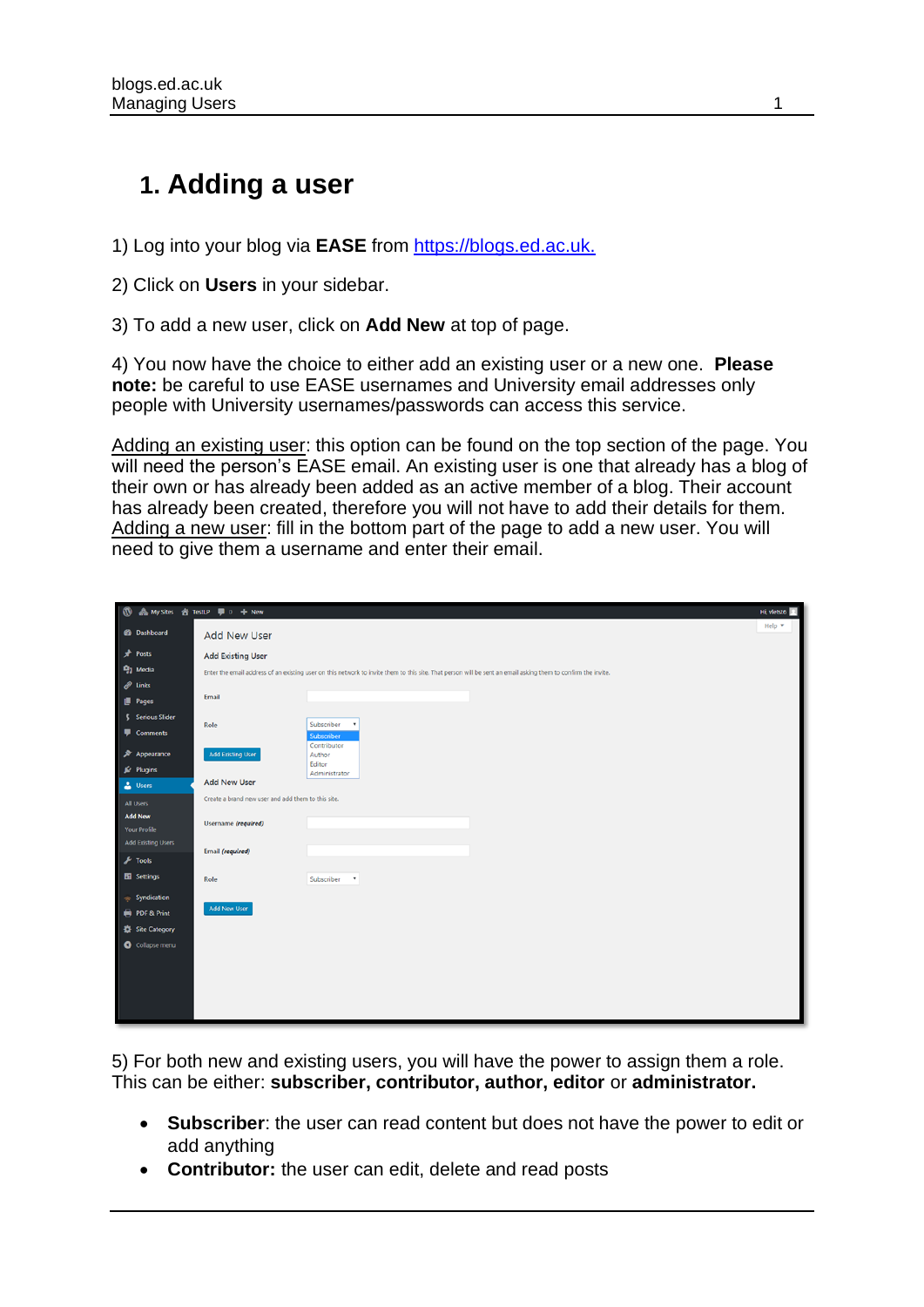- **Author**: this enables the user to create content for the blog through posts only
- **Editor**: this gives the user power to read over the content before publication as well as delete posts and moderate comments
- **Administrator:** this gives the user authority over all areas of the blog: the user would be able to manage, write, edit the blog...

6) When you have entered all the information, click **Add Existing/New User**.

## **2. Adding multiple existing users**

1) After logging into your blog, go to **Plugins** by scrolling down your left sidebar. Check that the '**Add Existing Users'** plugin is activated.

2) Activating this plugin will make an '**Add Existing Users**' section under the '**Users**' area will appear on the left sidebar. Click on it.

3) Click on 'Add Existing Users'. An existing user is one that already has a blog of their own or has already been added as an active member of a blog. Their account has already been created, therefore you will not have to add their details for them.

| <b>Add Existing Users</b>                                                                                                                                              |                            |  |  |  |  |  |
|------------------------------------------------------------------------------------------------------------------------------------------------------------------------|----------------------------|--|--|--|--|--|
|                                                                                                                                                                        |                            |  |  |  |  |  |
| This tool allows you to add existing users on this site to your blog.                                                                                                  |                            |  |  |  |  |  |
| To add users simply enter each user's email and select a role for them on this blog - you can find out more about different levels of access for different roles here. |                            |  |  |  |  |  |
| 1:                                                                                                                                                                     |                            |  |  |  |  |  |
| <b>User Email</b>                                                                                                                                                      | $\Box$ Required            |  |  |  |  |  |
| <b>User Role</b>                                                                                                                                                       | Subscriber<br>$\checkmark$ |  |  |  |  |  |
| 2:                                                                                                                                                                     |                            |  |  |  |  |  |
| <b>User Email</b>                                                                                                                                                      | Required                   |  |  |  |  |  |
| <b>User Role</b>                                                                                                                                                       | Subscriber<br>$\checkmark$ |  |  |  |  |  |

4) Fill in the email address and select the 'User Role'. You can add up to ten users at a time, and each email needs to belong to a valid blogs.ed user. For a more detailed breakdown of each user role and their respective capabilities, [consult this guide.](http://help.edublogs.org/what-are-the-different-roles-of-users/) 

# **3. Adding multiple new users**

1) After logging into your blog, go to **Plugins** by scrolling down your left sidebar. Check that the '**Add Multiple Users'** plugin is activated.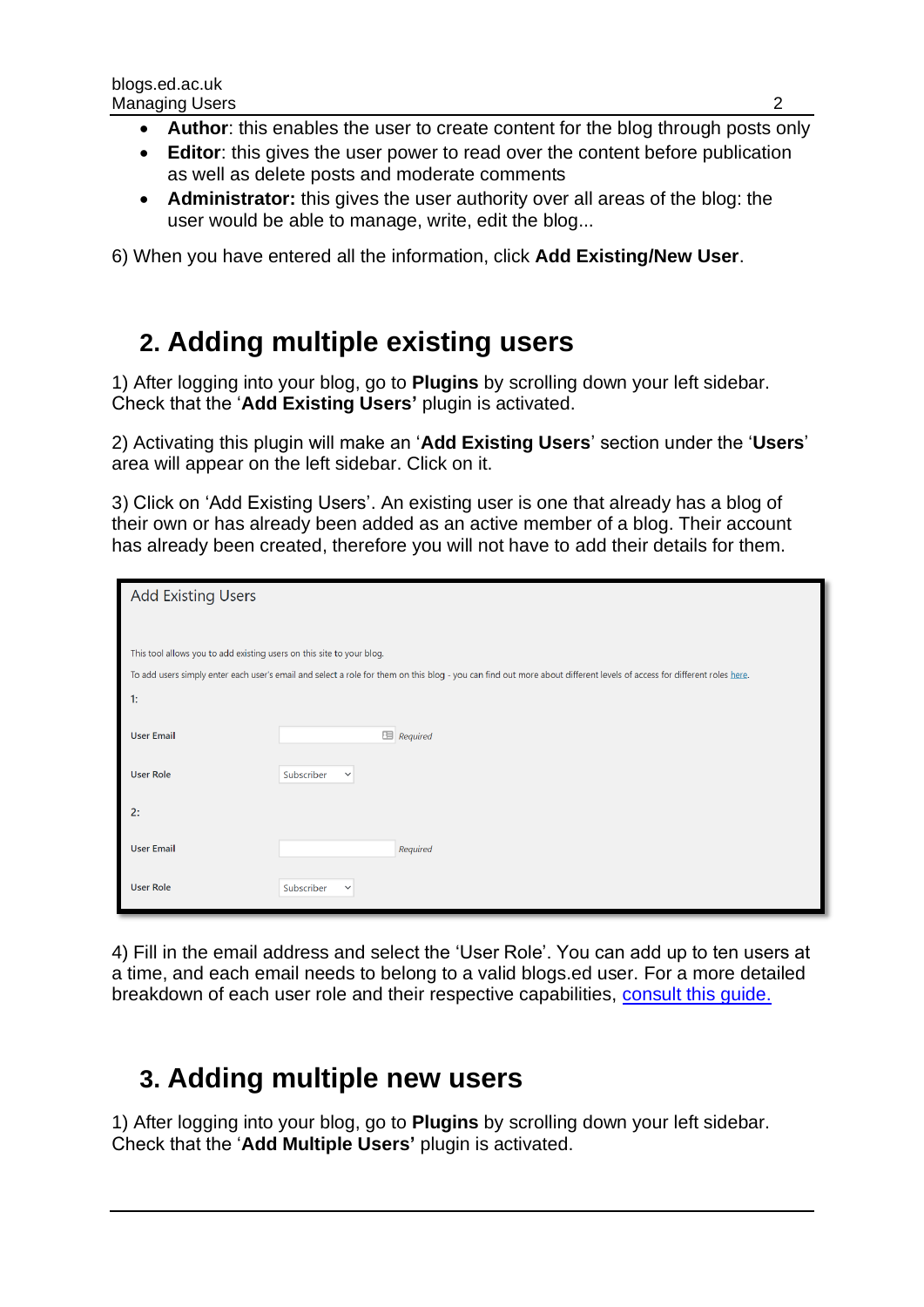2) Activating this plugin will make an '**AMU**' section appear on the left sidebar. Click on it.

- 3) There are multiple ways you can add users in bulk:
	- **Manual entry**: this option is best if you do not have too many users to add. It enables you to create a blank form of any size to input all your users' information. It is not ideal if you are wanting large numbers of users as it will take more time.

To use this option, click on **Manual Entry** on the left sidebar and enter how many new users you wish to add. You will need to add the following information for each new user: user login, password, email, role, first name and last name. Click on **Add All Users** to complete the action. **Please note:** be careful to use EASE emails and usernames, otherwise the

University service will not grant access to members.

- **Import CSV Data:** this option enables you to import a CSV/TXT file directly into WordPress. This option is good if you are wanting to import very large numbers of people and want to do this quicker. You can create a CSV file via Excel, for example, which reduces the amount of time needed to add users. You will need to include the following information in your file, for each new user: user login, password, email, role, first name and last name. To use this option, click on **Import CSV Data** and import your file. Click on **Next Step.** WordPress will now ask you to list your column property, in order. For example, if the first column in your CSV is user login followed by role, type in [user\_login] and [role] in the correct order. You can also pick from the corresponding words below. Then click either on **'Skip and Add Users'** to add users or **'Create User Information Form'** to check your details before completing the action.
- **Import Email List**: this option enables you add bulk users by their email. This is an ideal option if you do not have all the necessary information about your users at hand or no time to personalise their credentials. To use this option, click on **Import Email List** and add each email address separated by a comma (no blank spaces needed between them). Then click either on **'Skip and Add Users'** to add users or **'Create User Information Form'** to check your details before completing the action. **Please note:** be careful to use EASE emails and usernames, otherwise the University service will not grant access to members.
- **Add from Network:** this option enables you to scroll through already existing blogs.ed network users to add them to your blog. It is the best option if you wish to create a blog specific to the network users (for privacy reasons, for example).

To use this option, click on **Add from Network**. A list of already existing users will appear. You have the possibility to **Select All** or scroll and tick which users to add. When you are happy with your selection, click **Add All Users.**